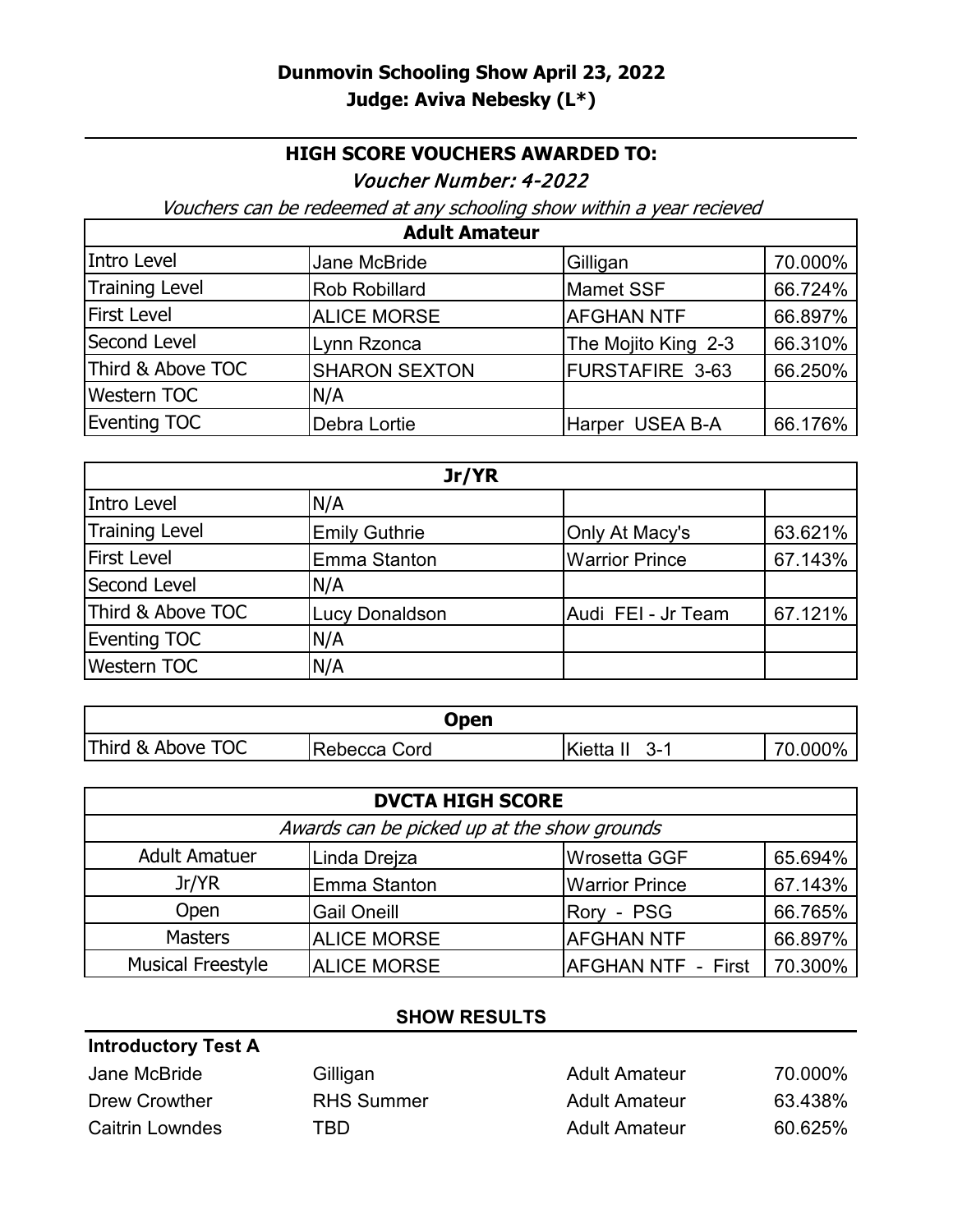## **Introductory Test B**

| Jane McBride                 | Gilligan                 | <b>Adult Amateur</b> | 69.688% |
|------------------------------|--------------------------|----------------------|---------|
| <b>Liz Hausner</b>           | <b>Crispen's Brother</b> | <b>Adult Amateur</b> | 67.813% |
| <b>Liz Hausner</b>           | <b>Crispen's Brother</b> | <b>Adult Amateur</b> | 63.750% |
| Alicia Griscom               | <b>Bellagio MCS</b>      | <b>Adult Amateur</b> | 63.438% |
| Alicia Griscom               | <b>Bellagio MCS</b>      | <b>Adult Amateur</b> | 62.500% |
| <b>Drew Crowther</b>         | <b>RHS Summer</b>        | <b>Adult Amateur</b> | 61.875% |
| <b>Introductory Test C</b>   |                          |                      |         |
| Jessica Rexroth              | Fiona                    | <b>Adult Amateur</b> | 59.250% |
| <b>Training Level Test 1</b> |                          |                      |         |
| <b>Rob Robillard</b>         | <b>Mamet SSF</b>         | <b>Adult Amateur</b> | 66.154% |
| Mary Maclachlan              | Jagger                   | <b>Adult Amateur</b> | 65.577% |
| <b>Corinda Crowther</b>      | <b>Bentley</b>           | <b>Adult Amateur</b> | 65.192% |
| <b>Corinda Crowther</b>      | <b>Bentley</b>           | <b>Adult Amateur</b> | 65.192% |
| Mary Maclachlan              | Jagger                   | <b>Adult Amateur</b> | 63.269% |
| <b>Alane Becket</b>          | En Pointe                | <b>Adult Amateur</b> | 60.769% |
| Jessica Rexroth              | Fiona                    | <b>Adult Amateur</b> | 58.654% |
| <b>Training Level Test 2</b> |                          |                      |         |
| <b>Emily Guthrie</b>         | Only At Macy's           | <b>JR/YR</b>         | 63.103% |
| <b>Training Level Test 3</b> |                          |                      |         |
| <b>Rob Robillard</b>         | <b>Mamet SSF</b>         | <b>Adult Amateur</b> | 66.724% |
| <b>Meagan Hennessy</b>       | Rumba                    | <b>Adult Amateur</b> | 65.172% |
| <b>Emily Guthrie</b>         | Only At Macy's           | <b>JR/YR</b>         | 63.621% |
| <b>Alane Becket</b>          | En Pointe                | <b>Adult Amateur</b> | 60.517% |
| <b>First Level Test 1</b>    |                          |                      |         |
| <b>ALICE MORSE</b>           | <b>AFGHAN NTF</b>        | <b>Adult Amateur</b> | 66.897% |
| Meagan Hennessy              | Rumba                    | <b>Adult Amateur</b> | 65.862% |
| Linda Tascione               | Lorenzo                  |                      | 63.448% |
| Emma Stanton                 | <b>Warrior Prince</b>    | <b>JR/YR</b>         | 62.759% |
| Nicole Brady                 | <b>FEARLESS</b>          | Open                 | 62.586% |
| <b>First Level Test 2</b>    |                          |                      |         |
| <b>Emma Stanton</b>          | <b>Warrior Prince</b>    | JR/YR                | 67.143% |
| <b>First Level Test 3</b>    |                          |                      |         |
| Linda Drejza                 | <b>Wrosetta GGF</b>      | <b>Adult Amateur</b> | 65.694% |